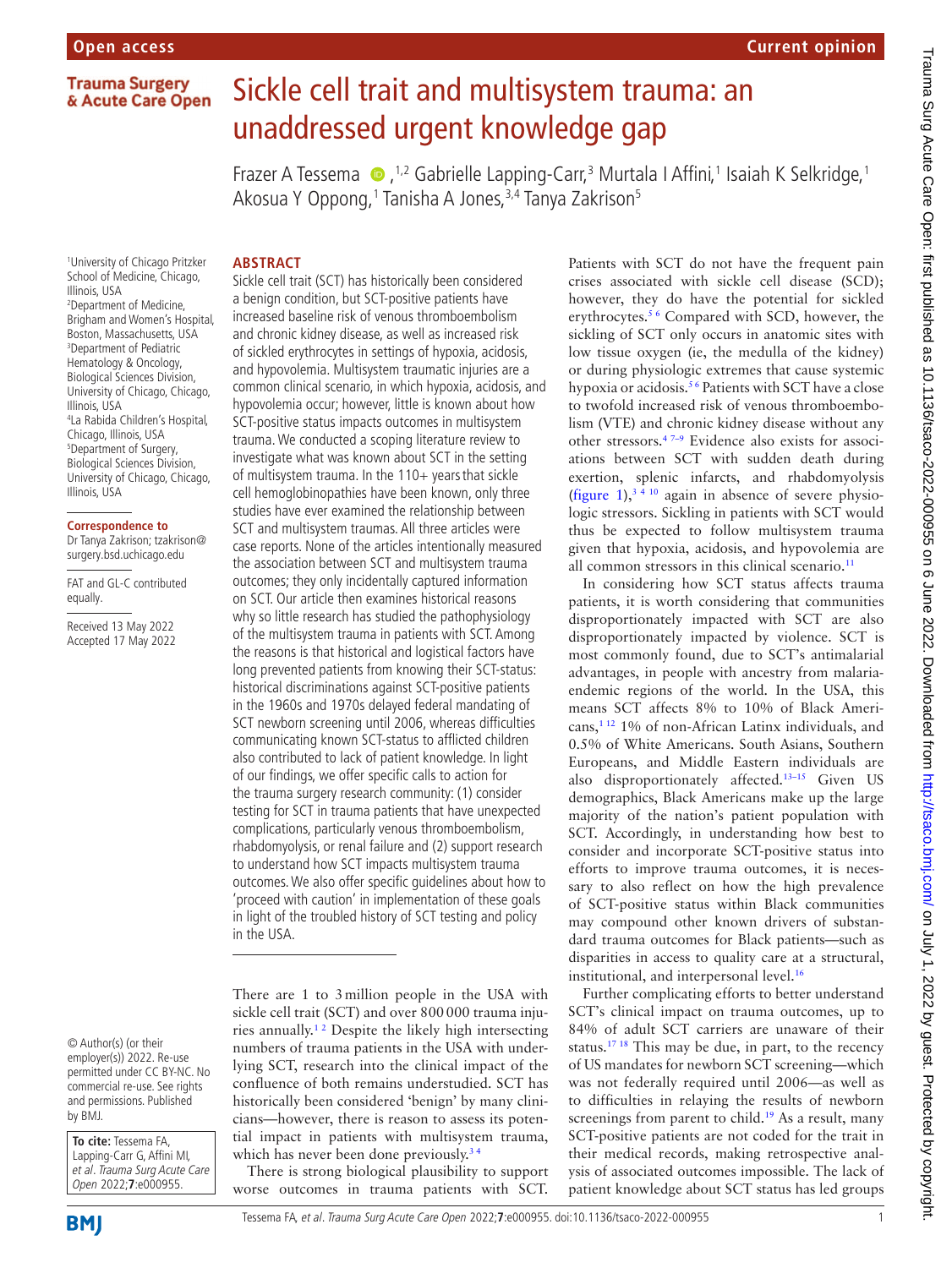

<span id="page-1-0"></span>**Figure 1** 'Evidence Level' refers to the relationship between sickle cell trait status and the clinical outcomes outlined above. This figure is adapted from systematic review findings in Naik RP, Smith-Whitley K, Hassell KL, Umeh NI, de Montalembert M, Sahota P, Haywood C, Jr., Jenkins J, Lloyd-Puryear MA, Joiner CH, *et al*. Clinical outcomes associated with sickle cell trait: a systematic review. *Ann Intern Med* 2018;169(9):619–27.

like the National Institutes of Health to highlight SCT as an important, understudied gap in the literature requiring urgent examination.<sup>2021</sup> Among the understudied gaps is a lack of clarity as to whether SCT has an impact on outcomes after trauma.

## **LITERATURE REVIEW: SCT'S IMPACT ON MULTISYSTEM TRAUMA**

We conducted a scoping literature review to analyze what was known about SCT in the setting of multisystem trauma. This search aimed to find all articles related to SCT and trauma outcomes. We were particularly looking for evidence of SCT's role in multisystem trauma, since these injuries would be most likely to induce the physiologic extremes that could potentiate sickling.<sup>45</sup> Using the Public Library of Medicine (PubMed) database and Cochrane Reviews, we searched for publications related to SCT and trauma outcomes in September 2021. Search queries included: ["sickle cell trait" AND trauma] and ["sickle cell trait" AND injury]. All publications were reviewed for relevance by study authors and included if results discussed the impact of SCT after traumatic injury. We identified 185 articles in total and 3 that were specific to multisystem trauma and SCT ([table](#page-2-0) 1). These three articles were a case report of an infant with a traumatic birth history, a case series of four trauma-induced homicides from injury by police, and a retrospective review of the National Trauma Data Bank, with SCT as an incidental variable that was ultimately unremarkable.<sup>22-24</sup> Only 29% of articles were from prior to 2000. The majority of the articles were case reports (52%), of which 69% were related to ocular trauma. The remaining articles were opinion or editorial pieces. None advanced our understanding of the effects of SCT during the physiologic stress of multisystem trauma.

## **AN IMPORTANT KNOWLEDGE DEFICIT**

We found only three articles regarding SCT's impact on multisystem trauma, despite SCT's presumed significant prevalence in US trauma patients and its potential impact on pathways that would be critical to trauma outcomes. Most striking was that no articles intentionally measured the association between SCT and trauma outcomes; they only incidentally captured information on SCT.

## **WHY THIS MATTERS: THE HISTORICAL CONTEXT OF SCT TESTING**

The history of SCD and SCT testing in the USA has been problematic. In the 1960s and 1970s, following the victories of the US Civil Rights Movement, several US states began requiring SCT status testing for patients. Many community groups, perhaps most notably the Black Panther Party, began testing throughout local communities.<sup>25</sup> Ostensibly, this extra testing and awareness about the neglected conditions, SCD and SCT, was seen as beneficial. However, major problems emerged. First, community programs habitually mixed up SCD and trait, which led to thousands of parents receiving erroneous information about their children's health and life expectancies.<sup>26 27</sup> Second, in institutions like state governments, insurance agencies, and the US Armed Forces, companies and educational psychologists often used SCT as an excuse to legally discriminate against those who tested positive—that is, primarily Black Americans.<sup>26,28</sup>

For example, in the 1970s, SCT-positive individuals were banned from enrolling at the US Air Force Academy, but not from enlisting in Air Force Reserve Officers' Training Corps (ROTC) programs—a thinly veiled attempt to deny admissions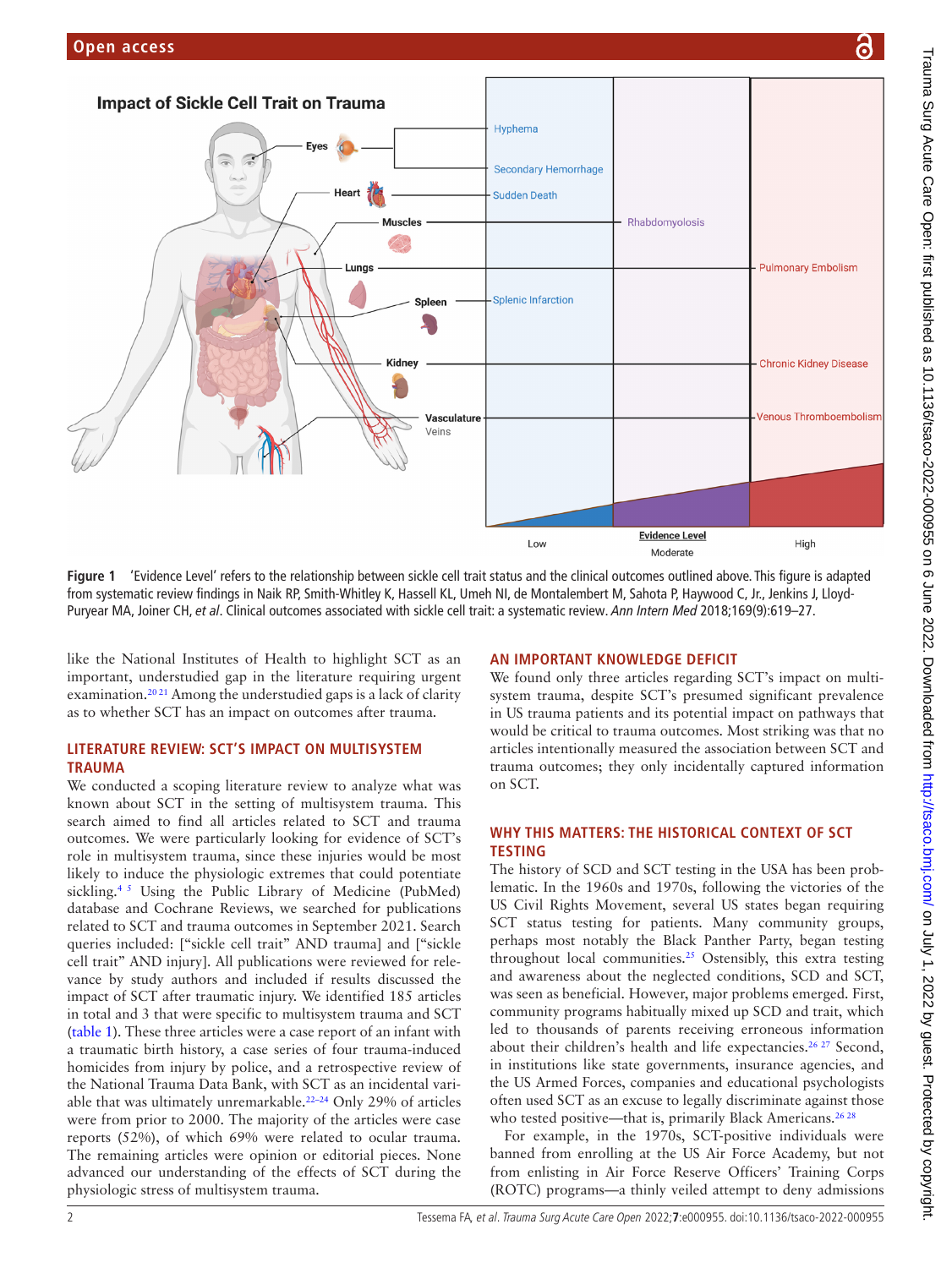**Open access**

<span id="page-2-0"></span>

|                  | <b>Table 1</b> Available literature that discusses the impact of sickle cell |
|------------------|------------------------------------------------------------------------------|
| trait and trauma |                                                                              |

|                                                                   | Frequency<br>(%) |
|-------------------------------------------------------------------|------------------|
| Literature results on SCT with trauma                             | $N = 185$        |
| <b>Publication date</b>                                           |                  |
| On or before 2000                                                 | 54 (29%)         |
| <b>After 2000</b>                                                 | 131 (71%)        |
| <b>Publication type</b>                                           |                  |
| Case reports                                                      | 96 (52%)         |
| Original research                                                 | 58 (31%)         |
| Other (opinion, editorial)                                        | 31 (17%)         |
| Publication content+                                              |                  |
| Not directly related to SCT and Trauma (incidental mention of SCT | 150 (81%)        |
| or trauma, mental trauma, and so on)                              |                  |
| Unisystem trauma and SCT                                          | 32 (17%)         |
| Multisystem trauma and& SCT                                       | 3(2%)            |
| TOTAL directly related to SCT and trauma                          | 35 (19%)         |
| Anatomic setting of trauma (N=34)                                 |                  |
| Ocular                                                            | 24 (69%)         |
| Rhabdomyolysis (muscle)                                           | $4(11\%)$        |
| Renal                                                             | 2(6%)            |
| Splenic                                                           | $0(0\%)$         |
| Other (cardiac, bone, thigh GSW, neck)                            | 5(14%)           |
| Physiological characteristics (N=35)                              |                  |
| Acidosis                                                          | $0(0\%)$         |
| Dehydration                                                       | 1(3%)            |
| Exertion                                                          | 1(3%)            |
| Hypertension                                                      | 1(3%)            |
| Hypoxia                                                           | 2(6%)            |
| Infarct/myonecrosis                                               | $0(0\%)$         |
| Procoagulant and endothelial damage (VTE)                         | $0(0\%)$         |
| Vaso-occlusion and sickling                                       | 11 (31%)         |
|                                                                   |                  |

'+' designation defines articles that reference patients/subjects with sickle cell trait who had sustained trauma or injury to one or multiple body sites and systems (ie, eyes, chest, thigh, and so on). Publications that were directly related to trauma in patients with SCT and subjects include all ranges of publication dates and types except opinion and editorial pieces.

SCT, sickle cell trait; VTE, venous thromboembolism.

to Black Americans at the Air Force Academy since those in ROTC were eligible for Air Force service, too.<sup>26</sup> Similarly, in the 1970s, The Job Corps—a workpower training program of the US Department of Defense—used SCT-positive status to prevent the entry of primarily Black Americans into the fields of carpentry or automobile repair, under the pretense that these fields were too 'physically demanding'.[26 28](#page-3-12) Companies, including a major US airline, fired employees solely because they possessed SCT.[26](#page-3-12) Medical insurance was sometimes more expensive for patients with pre-existing SCT<sup>[29](#page-3-13)</sup>—a practice which may have been actuarially prudent, but nonetheless contributed to exacerbating racial health disparities in insurance access.

Many physicians and prominent advocates of the era were disheartened by how SCT and SCD testing was treated. They resented how SCT was used as an excuse to bar people—primarily Black Americans—from opportunities. They also thought that serious medical harm resulted from community testing groups maliciously confusing SCT with SCD and presenting parents with harmful advice and prognoses for children. Physicians and advocates began a successful movement to remove SCT testing requirements for newborns[.26 27](#page-3-12) Although this effort saved

patients and their families from unjust treatment, it contributed to today's lack of patient knowledge about personal SCT status, or its impact on clinical outcomes, including in trauma.

#### **'PROCEED WITH CAUTION': APPLYING SCT STATUS**

Concerningly, out of the three articles discussing SCT's impact on multisystem trauma outcomes, one was a case series of four law enforcement-related homicides. The authors attributed the deaths to SCT. [23](#page-3-14) Notably lacking from the article was explicit acknowledgement of how traumatic injury, not SCT, was primarily responsible for the patients' death, and how SCT alone cannot lead to the outcomes described. In May 2021, *The New York Times* documented how such practice is common and unjust: SCT has been used for the past 25 years to defend at least 45 police-related homicides of individuals with SCT, including as recently as the murder of Mr George Floyd.[30](#page-3-15) The American Society of Hematology (ASH) wrote an official position statement in solidarity with *The New York Times* findings<sup>31</sup>—with ASH President Dr Martin Tallman adding, 'The use of sickle cell trait to cover up' the death of people while in police custody is 'abhorrent [because] sickle cell trait is unlikely to supersede other inflicted traumas as the major cause of death'.[32–34](#page-3-17)

In calling attention to the research gap that exists in studying the possible physiological link between SCT and trauma outcomes, it is important to be cognizant that if a link is found, SCT should not nefariously be used by clinicians or political officials as a rationale to justify preventable mortality. Rather, SCT status should justly be used by clinicians as a reason to treat SCT-positive trauma patients with an abundance of caution. The research agenda should be conducted with community input to reflect current social considerations and ramifications.

## **CALLS TO ACTION**

Our lack of understanding regarding the role SCT plays in multisystem trauma is concerning, given its impact on quality of care for those in Black and Latinx communities.[12](#page-3-18) If SCT is found to be physiologically linked to multisystem trauma outcomes, then the high prevalence of SCT in communities of color in the USA may intersect with today's concurrent epidemic of violent trauma, particularly in communities affected by legacies of structural racism, economic marginalization, and worsened by the recent COVID-19 pandemic.<sup>16</sup> In light of our scoping literature review's results and its clinical contexts, we have developed the following calls to action for the trauma surgery community—(1) consider testing for SCT in trauma patients that have unexpected complications, particularly VTE, rhabdomyolysis, or renal failure; (2) support research to understand how SCT impacts multisystem trauma outcomes; and (3) maintain significant caution with causal attribution of SCT to death, especially in cases of grievous bodily injury, given the current lack of medical or surgical literature to support such assertions.

We hope that these proposals, if implemented, may contribute meaningfully to improving outcomes for SCT-positive trauma patients and also may help to advance much needed medical and surgical knowledge that should have been addressed long ago.

**Contributors** FAT, GL-C, and TZ were involved with planning, reporting, conception, design, acquisition of data, interpretation of data, and drafting of the article. MIA and AYO were involved with planning, reporting, conception, design, acquisition of data, interpretation of data, and editing of the article. IKS and TAJ were involved with planning, reporting, conception, design, and acquisition of data.

**Funding** This is funded by Department of Surgery, University of Chicago.

**Competing interests** None declared.

**Patient consent for publication** Not applicable.